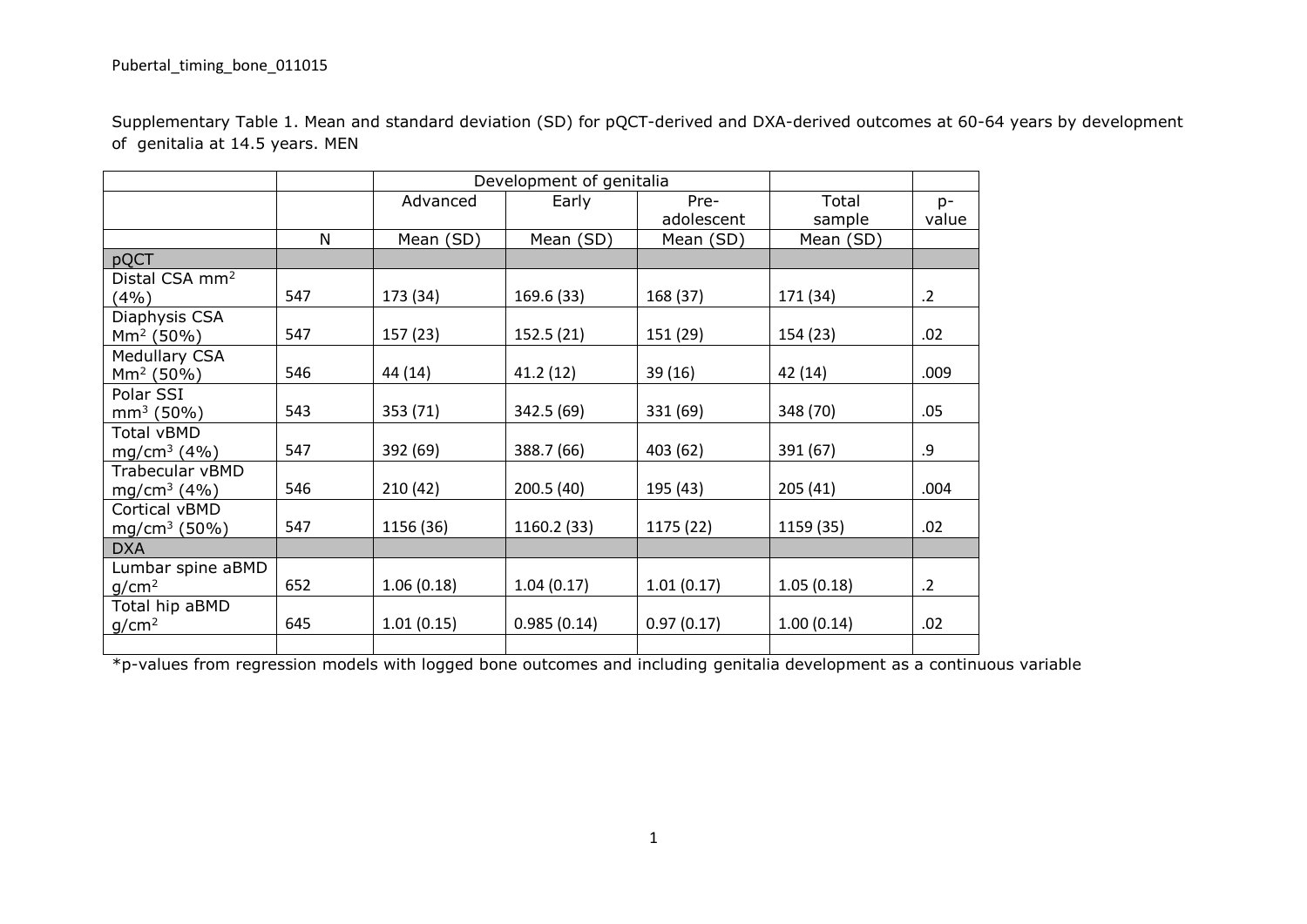Supplementary Table 2. Mean and standard deviation (SD) for pQCT-derived and DXA-derived outcomes at 60-64 years by broken voice at 14.5 years. MEN

|                            |     |            | Broken voice |            |            |            |
|----------------------------|-----|------------|--------------|------------|------------|------------|
|                            |     | Completely | Starting to  | Not yet    | Total      | $p-$       |
|                            |     | broken     | break        | broken     | sample     | value      |
|                            | N   | Mean (SD)  | Mean (SD)    | Mean (SD)  | Mean (SD)  |            |
| pQCT                       |     |            |              |            |            |            |
| Distal CSA mm <sup>2</sup> |     |            |              |            |            |            |
| (4%)                       | 544 | 174 (35)   | 171 (34)     | 168 (31)   | 171 (34)   | $\cdot$ 1  |
| Diaphysis CSA              |     |            |              |            |            |            |
| $\rm Mm^2$ (50%)           | 544 | 159 (23)   | 152 (21)     | 153 (23)   | 155 (23)   | .007       |
| Medullary CSA              |     |            |              |            |            |            |
| $Mm2$ (50%)                | 543 | 45 (14)    | 41 (12)      | 42 (14)    | 43 (13)    | .04        |
| Polar SSI                  |     |            |              |            |            |            |
| $mm3$ (50%)                | 540 | 361 (75)   | 340 (63)     | 341 (70)   | 348 (70)   | .005       |
| Total vBMD                 |     |            |              |            |            |            |
| mg/cm <sup>3</sup> (4%)    | 544 | 396 (70)   | 388 (67)     | 391 (65)   | 392 (67)   | $.5\,$     |
| Trabecular vBMD            |     |            |              |            |            |            |
| mg/cm <sup>3</sup> (4%)    | 543 | 212 (43)   | 205 (39)     | 198 (41)   | 206(41)    | .002       |
| Cortical vBMD              |     |            |              |            |            |            |
| mg/cm <sup>3</sup> (50%)   | 544 | 1155 (37)  | 1160 (33)    | 1160 (33)  | 1159 (35)  | $\cdot$ .2 |
| <b>DXA</b>                 |     |            |              |            |            |            |
| Lumbar spine aBMD          |     |            |              |            |            |            |
| g/cm <sup>2</sup>          | 649 | 1.07(0.18) | 1.05(0.18)   | 1.02(0.16) | 1.05(0.18) | .004       |
| Total hip aBMD             |     |            |              |            |            |            |
| g/cm <sup>2</sup>          | 642 | 1.02(0.14) | 0.99(0.15)   | 0.98(0.14) | 1.00(0.14) | .01        |
|                            |     |            |              |            |            |            |

\*p-values from regression models with logged bone outcomes and including voice broken as a continuous variable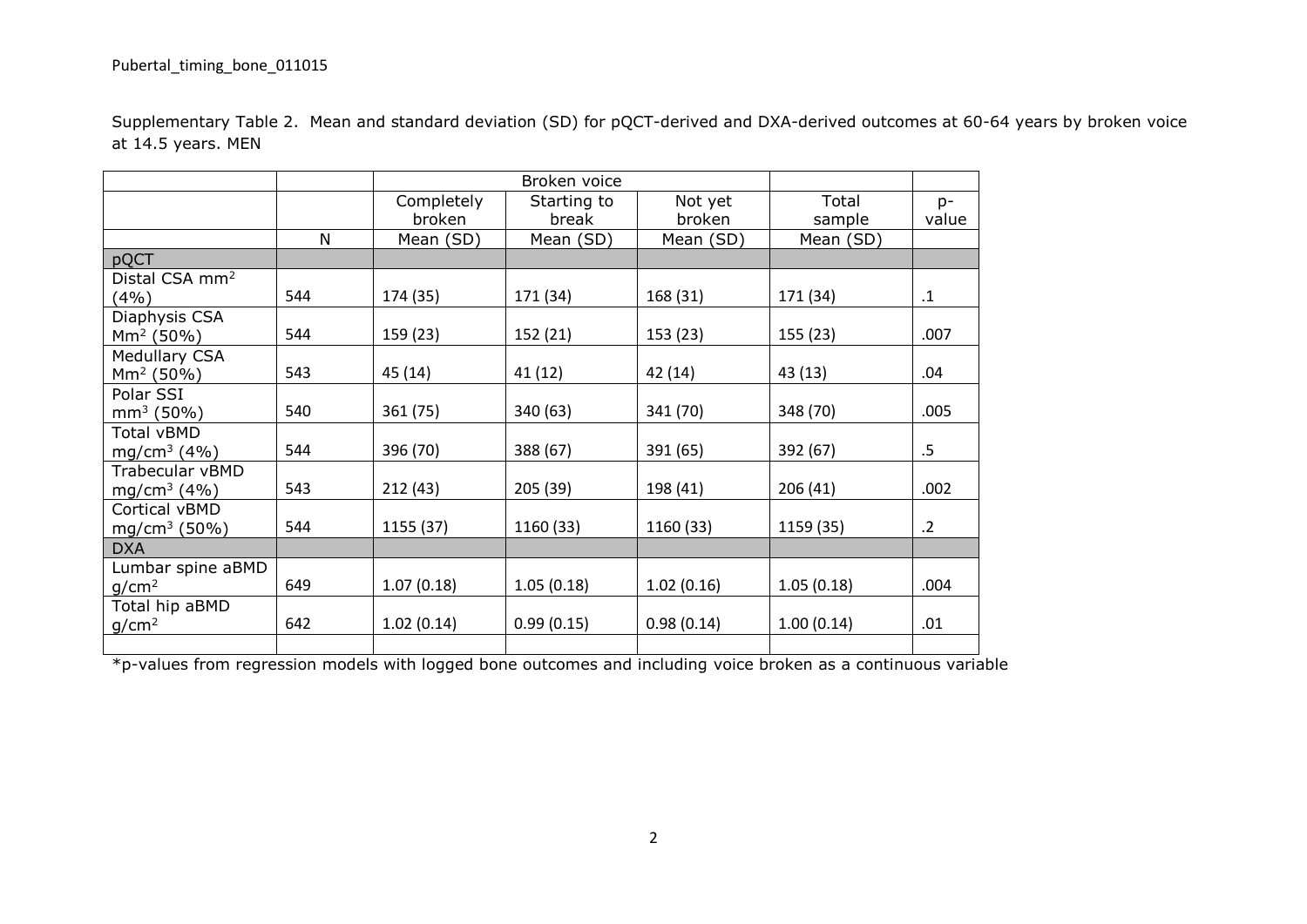|                                  | Supplementary Table 3. Mean and standard deviation (SD) for pQCT-derived and DXA-derived outcomes at 60-64 years by development |
|----------------------------------|---------------------------------------------------------------------------------------------------------------------------------|
| of pubic hair at 14.5 years. MEN |                                                                                                                                 |

|                            |     |                           | Pubic hair                          |            |            |           |
|----------------------------|-----|---------------------------|-------------------------------------|------------|------------|-----------|
|                            |     | Profuse<br>None<br>Sparse |                                     | Total      | $p-$       |           |
|                            |     |                           |                                     |            | sample     | value     |
|                            |     | Mean (SD)                 | Mean (SD)                           | Mean (SD)  | Mean (SD)  |           |
| pQCT                       |     |                           |                                     |            |            |           |
| Distal CSA mm <sup>2</sup> |     |                           |                                     |            |            |           |
| (4%)                       | 545 | 172 (34)                  | 171 (34)                            | 167 (34)   | 171 (34)   | .3        |
| Diaphysis CSA              |     |                           |                                     |            |            |           |
| $Mm2$ (50%)                | 545 | 157 (23)                  | 153 (22)                            | 153 (21)   | 155 (23)   | .08       |
| Medullary CSA              |     |                           |                                     |            |            |           |
| $Mm2$ (50%)                | 544 | 44 (15)                   | 41 (12)                             | 42 (13)    | 43 (14)    | .03       |
| Polar SSI                  |     |                           |                                     |            |            |           |
| $mm3$ (50%)                | 541 | 351 (72)                  | 345 (69)                            | 339 (67)   | 347 (70)   | $\cdot$ 1 |
| Total vBMD                 |     |                           |                                     |            |            |           |
| mg/cm <sup>3</sup> (4%)    | 545 | 397 (68)                  | 386 (65)                            | 385 (72)   | 391 (67)   | .08       |
| Trabecular vBMD            |     |                           |                                     |            |            |           |
| mg/cm <sup>3</sup> (4%)    | 544 | 212(41)                   | 201(41)                             | 194 (39)   | 205(41)    | < .001    |
| Cortical vBMD              |     |                           |                                     |            |            |           |
| mg/cm <sup>3</sup> (50%)   | 545 |                           | 1155 (37)<br>1163 (33)<br>1159 (32) |            | 1159 (35)  | $\cdot$ 1 |
| <b>DXA</b>                 |     |                           |                                     |            |            |           |
| Lumbar spine aBMD          |     |                           |                                     |            |            |           |
| g/cm <sup>2</sup>          | 650 | 1.06(0.18)                | 1.05(0.18)                          | 1.01(0.17) | 1.05(0.18) | .04       |
| Total hip aBMD             |     |                           |                                     |            |            |           |
| g/cm <sup>2</sup>          | 643 | 1.00(0.14)                | 1.00(0.15)                          | 0.96(0.14) | 1.00(0.14) | .05       |
|                            |     |                           |                                     |            |            |           |

\*p-values from regression models with logged bone outcomes and including visible public hair as a continuous variable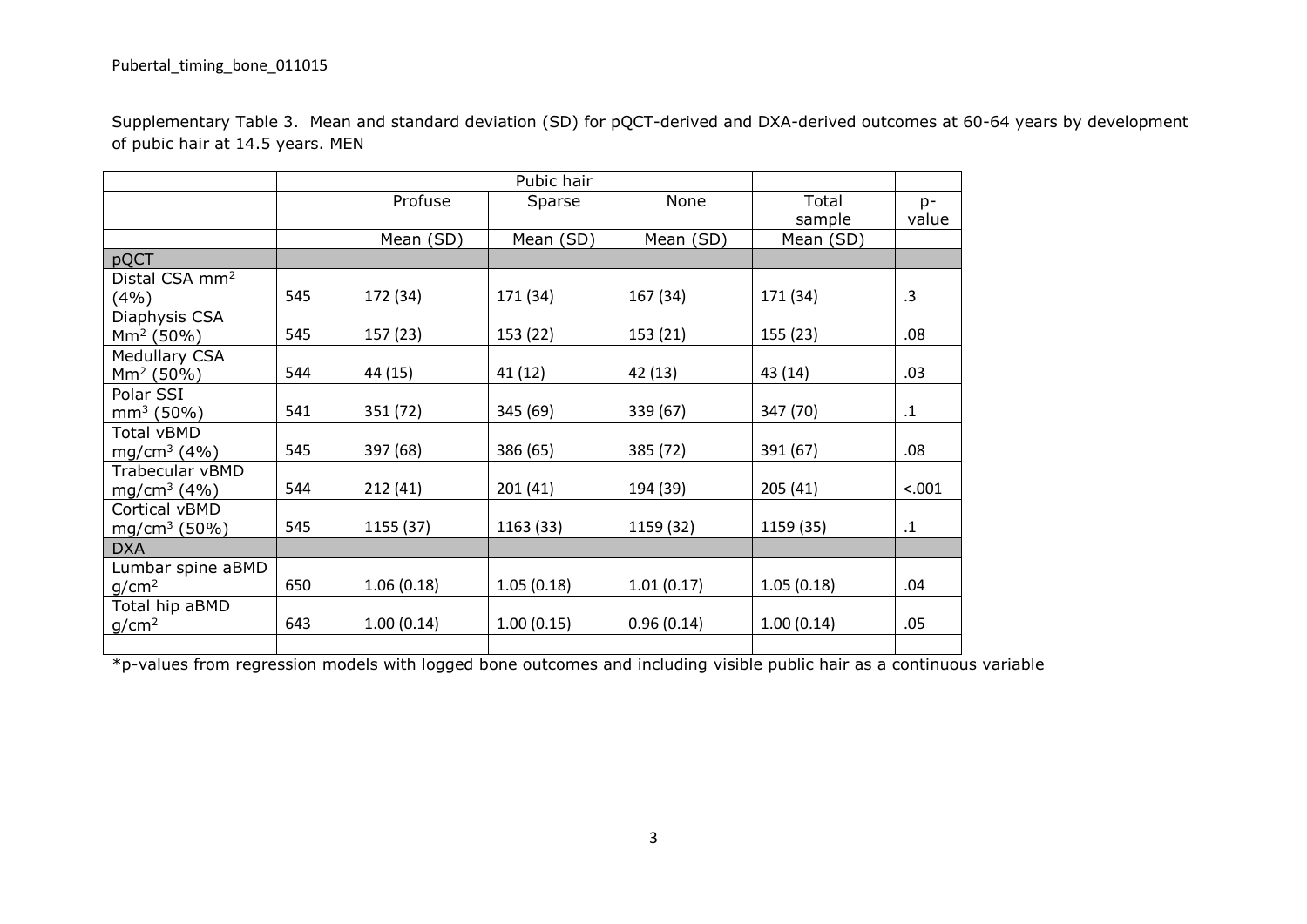Supplementary Table 4. Mean and standard deviation (SD) for pQCT-derived and DXA-derived outcomes at 60-64 years by development of axillary hair at 14.5 years. MEN

|                            |     |            | Axillary hair? |            |           |
|----------------------------|-----|------------|----------------|------------|-----------|
|                            |     | Yes<br>No  |                | Total      | p-value   |
|                            |     |            |                | sample     |           |
|                            | N   | Mean (SD)  | Mean (SD)      | Mean (SD)  |           |
| pQCT                       |     |            |                |            |           |
| Distal CSA mm <sup>2</sup> |     |            |                |            |           |
| (4%)                       | 544 | 172 (36)   | 170 (32)       | 171 (34)   | .4        |
| Diaphysis CSA              |     |            |                |            |           |
| $Mm2$ (50%)                | 544 | 155 (22)   | 152(23)        | 155 (23)   | .02       |
| <b>Medullary CSA</b>       |     |            |                |            |           |
| $Mm2$ (50%)                | 543 | 44 (14)    | 42 (13)        | 43 (14)    | $\cdot$ 1 |
| Polar SSI                  |     |            |                |            |           |
| $mm3$ (50%)                | 540 | 354 (70)   | 339 (70)       | 347 (70)   | .02       |
| Total vBMD                 |     |            |                |            |           |
| mg/cm <sup>3</sup> (4%)    | 544 | 397 (68)   | 384 (65)       | 391 (67)   | .02       |
| Trabecular vBMD            |     |            |                |            |           |
| mg/cm <sup>3</sup> (4%)    | 543 | 212 (41)   | 197 (41)       | 205(41)    | < .001    |
| Cortical vBMD              |     |            |                |            |           |
| mg/cm <sup>3</sup> (50%)   | 544 | 1157 (36)  | 116 (33)       | 1159 (35)  | $\cdot$ 1 |
| <b>DXA</b>                 |     |            |                |            |           |
| Lumbar spine aBMD          |     |            |                |            |           |
| g/cm <sup>2</sup>          | 648 | 1.06(0.18) | 1.03(0.17)     | 1.06(0.18) | .006      |
| Total hip aBMD             |     |            |                |            |           |
| g/cm <sup>2</sup>          | 641 | 1.01(0.14) | 0.98(0.15)     | 1.00(0.15) | .02       |
|                            |     |            |                |            |           |

\*p-values from regression models with logged bone outcomes and including axillary hair as a dichotomous variable